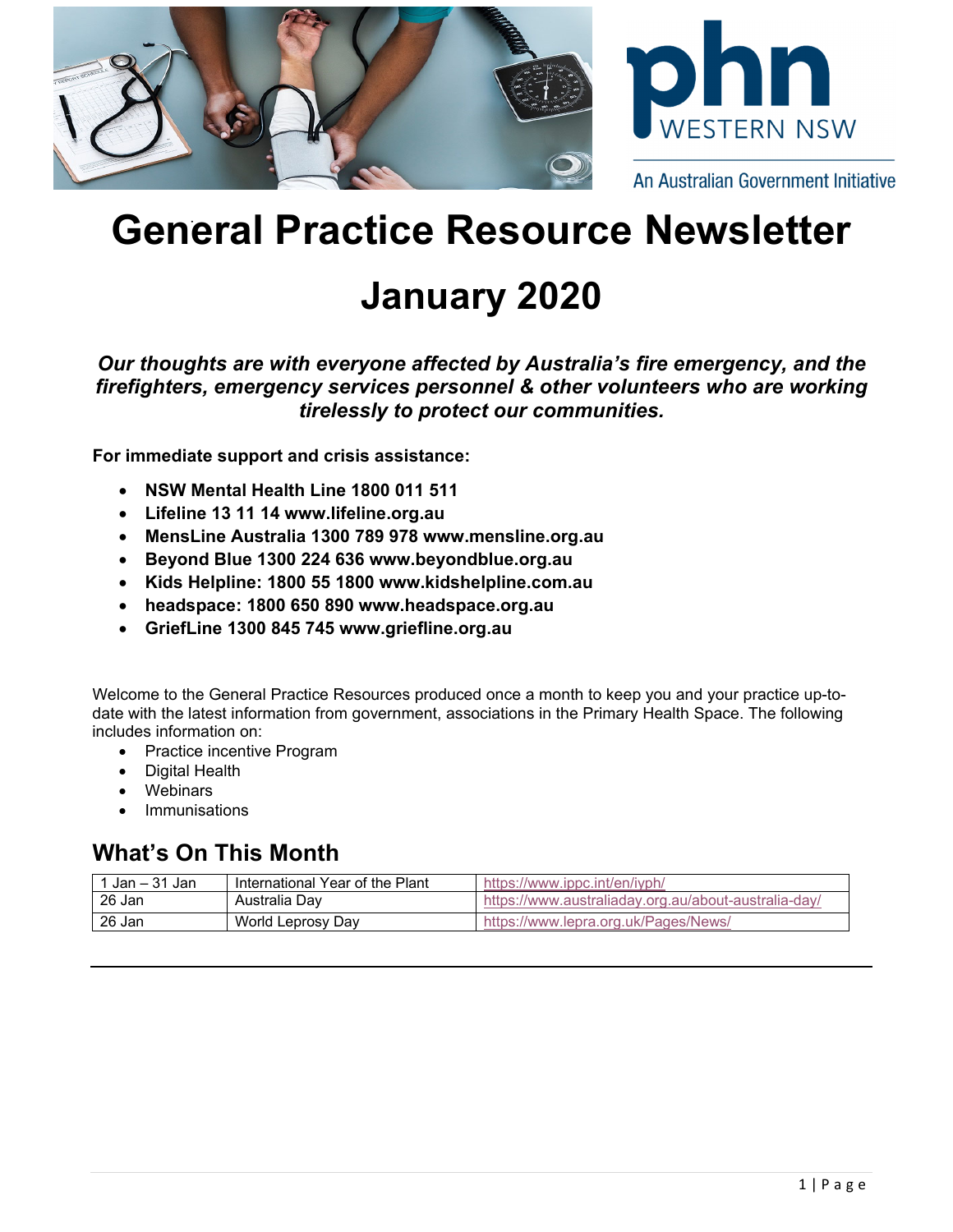# **General information**

## **Templates**

We have added some more BP & MD template visit our website, to import into your Clinical software https://www.wnswphn.org.au/resources/gp-referral-templates

- LHD Orange Colonoscopy Referral for Positive Faecal Occult Blood Test
- LHD Dubbo Respiratory Outpatient Clinic Fast track referral
- LHD Dubbo Respiratory LFT Referral Form

### **NEW FAX NUMBER: If you have downloaded the Dubbo High Risk Foot Clinic referral into your Clinical Software can you please update your template & your Address book with the new fax number 02 6809 7252.**

### **Online e-Service Directory**

Cowra e-Service Directory is now available https://www.wnswphn.org.au/resources/health-services-directory There are now 7 e-health service directories in place, Bathurst, Condobolin, Dubbo, Orange, Warren, Cowra and Mudgee. Please email the Practice Support Team if you have any changes to any of the directories.

### **Emergency Department Dubbo Base Hospital**

Dubbo ED monitors all ARGUS incoming referrals / communications

For all GPs with ARGUS please send non-urgent patient referral information to Dubbo Health Service ED via ARGUS. The ARGUS inbox at ED Dubbo Health Service is being checked regularly each day.

The Emergency Department at Dubbo Health Service has a new Administration Manager working Monday to Friday 8.30am – 5pm each day who is responsible for checking the ARGUS email inbox.

**PLEASE DO NOT SEND URGENT PATIENT REFERRAL INFORMATION VIA ARGUS** as it does take up to one hour for the information to be received. Please phone urgent patients' information.

### **Free AHHA Palliative Care Training**

Are you a nurse? Do you work in Aged Care? Do you have a loved one suffering from a life-limiting illness? Take advantage of AHHA's free online CPD Accredited Palliative Care Training funded by the Australian Government providing you with access to information and education when you need it, wherever you need it. Click on link for further information: https://www.pallcaretraining.com.au/

### **OTEN Taster Courses – Practice Management**

Practice management: https://oten.tafensw.edu.au/course/essentials-of-successful-practice-management-statement-of-attainment/ Maintaining records: https://oten.tafensw.edu.au/course/processing-and-maintaining-patient-medical-records-and-accountsstatement-of-attainment/

### **715 Health Checks**

Click on the link for further information https://www1.health.gov.au/internet/main/publishing.nsf/Content/health-checks-atsi-australians

### **Asthma Allergy Factsheet**

Please click on link for further information https://www.sensitivechoice.com/asthma-allergy-factsheets/

### **Eating disorders MBS Numbers Info**

Please click on links below for further information.

\* https://insideoutinstitute.org.au/medicare/for-gps (this is a really good link with good resources for the GP's to use ie a template etc). That is, this first link is really really helpful for GP's

- \* https://insideoutinstitute.org.au/assets/navigating-medicare-step-by-step.pdf
- \* https://insideoutinstitute.org.au/resource-library/gp-care-plan-review-template
- \* https://insideoutinstitute.org.au/resource-library/mbs-eating-disorder-items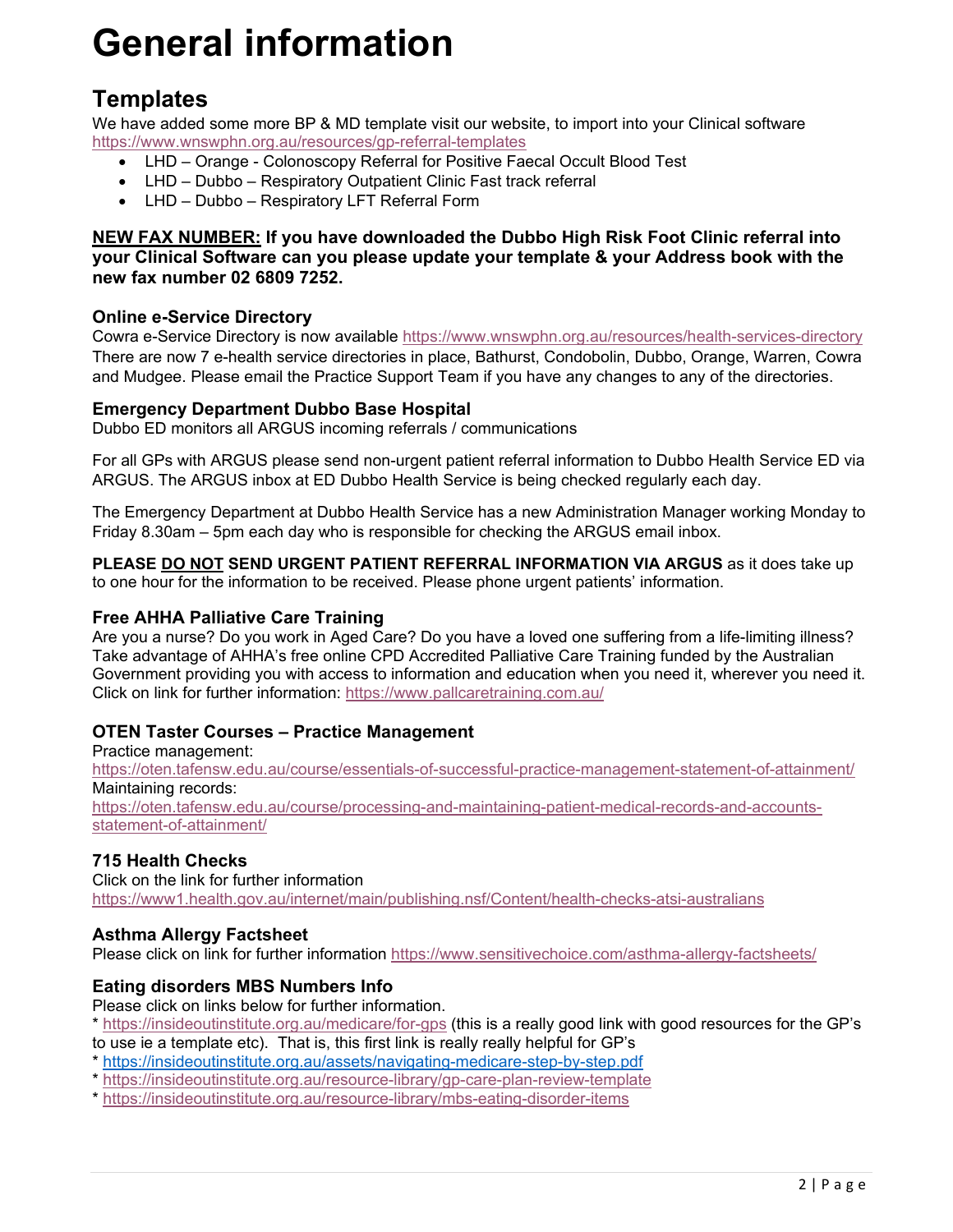### **National preventative health strategy - consumer survey**

Consultation with the public and consumers of the healthcare system is integral to the development of the Strategy.

The Living Well for Longer – National Preventive Health Strategy Survey is now live on the Department's website. The consumer survey can be located on the website under Public Consultation here: https://www1.health.gov.au/internet/main/publishing.nsf/Content/national-preventive-health-strategy

It would be greatly appreciated if you could please distribute the survey to your networks. The Department of Health would like to have as many participants as possible provide their perspectives on health.

Please note that the survey will officially close on **Friday 31 January 2020**.

## **Practice incentive program - quality improvement (PIP QI)**

### **Monthly Pencat Data Extraction NOW Due**

Please ensure your January data extraction has been successfully submitted to the PHN on or before the 10<sup>th</sup> January 2020. If you have any issues with your data collection feel free to contact your Practice Support Officer or PENCAT on 1800 762 993. At least one data submission needs to be submitted to our PHN every quarter to be compliant for your QI PIP payment. This quarter is from 1<sup>st</sup> November to 31 January.

### **PIP QI Resources**

PIP QI resources: https://www.wnswphn.org.au/support/support-for-health-professionals/quality-healthinformation-program PIP QI Incentive guidance: https://www1.health.gov.au/internet/main/publishing.nsf/Content/PIP-QI Incentive guidance

## **Digital health**

### **ePIP Quarter closes 31 January**

A reminder that the current ePIP Quarter closes on Friday, 31 January. As uploading of Shared Health Summaries has increasingly become part of "everyday business" for many of our practices most will have already met their ePIP requirement, but if you haven't you have approximately 2 weeks to do so. You can check how many Shared Health Summaries your practice has uploaded in the quarter through the Pen CAT or most clinical software products have their own SHS upload report.

A reminder to check the SWPE on your last PIP statement as your SWPE may have increased, and so the number of Shared Health Summaries your practice must upload to meet the requirement of 0.5% of SWPE (5 per 1000 – or part thereof).

### **Emergency Access and My Health Record**

Individuals can choose to add additional access controls to their record to restrict access to specific documents (using a limited document access code), or to their whole record (using a record access code). Healthcare Providers will be prompted by their clinical software if a record access code is required. If this occurs, you will need to

ask the individual to provide you with the record access code to gain access to their My Health Record.

There are certain urgent situations, defined in the My Health Records Act 2012 (section 64), where it may be permissible for you to bypass the access code(s) using an emergency access function available through your clinical information system. This is sometimes referred to as a 'break glass' function. It is important to understand when this function can lawfully be used.

It is expected that the need to use the emergency access function will be rare as emergency access is only authorised under the My Health Records Act if: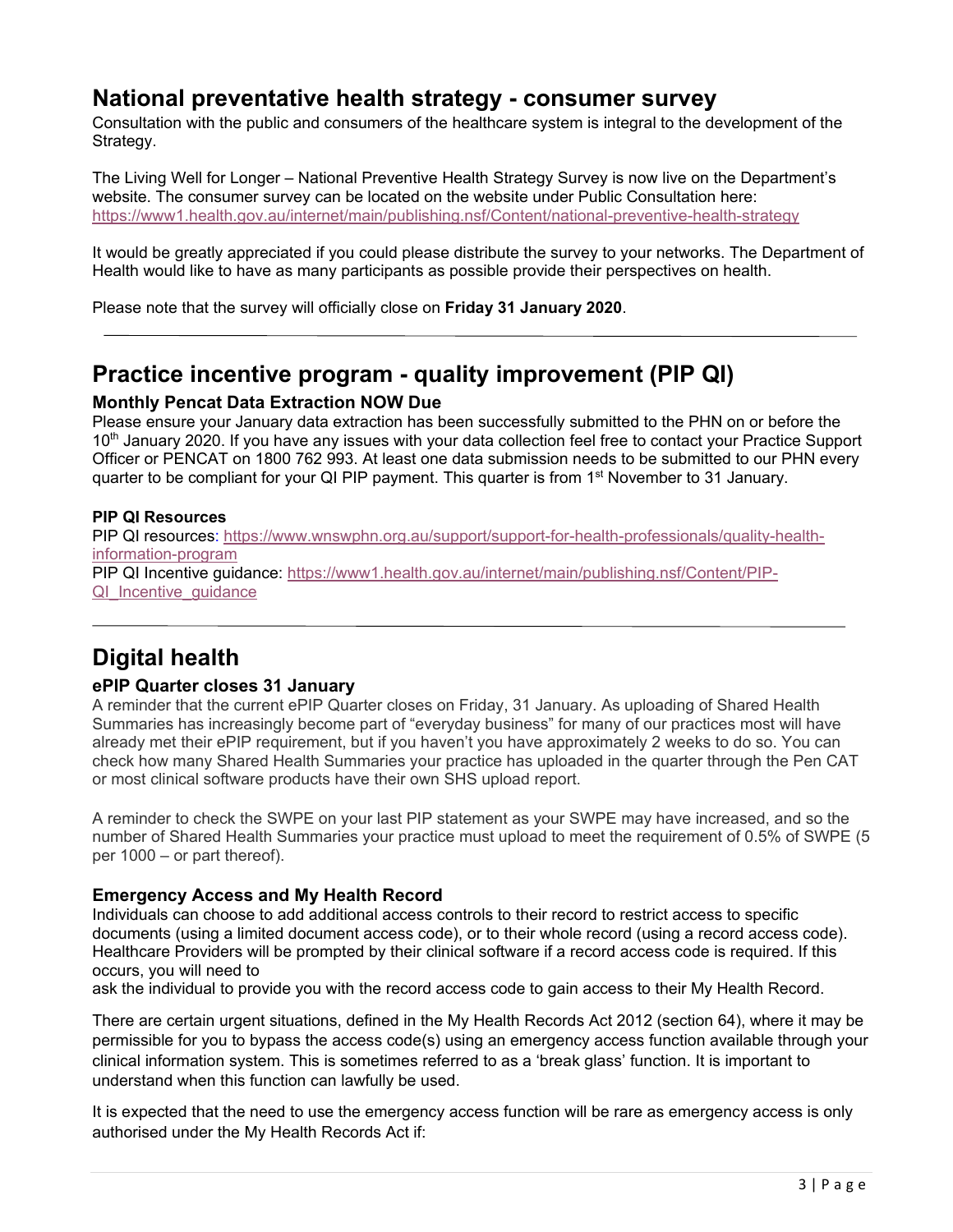- there is a serious threat to the individual's life, health or safety and their consent cannot be obtained (for example, due to being unconscious); or
- there are reasonable grounds to believe that access to the My Health Record of that person is necessary to lessen or prevent a serious threat to public health or safety. For example, to identify the source of a serious infection and prevent its spread.

You must **not** use emergency access:

- to view your own My Health Record or a record of a family member
- to demonstrate how to use the emergency access function
- when an individual has forgotten the access code they have set (except where there is a serious threat to the person's life, health or safety)
- to check whether any restricted documents exist (except where there is a serious threat to the individual's life, health or safety and they are unable to provide consent, or to lessen or prevent a serious threat to public health or safety).

It is important to note that unlawful use of the emergency access function is subject to civil and/or criminal penalties under the My Health Records Act.

Some Clinical Information Systems allow you to audit your Clinician's use of My Health Record. In Best Practice Software for example, you can click on the View menu and then click on "My Health Record Audit".

If you are unsure about the Emergency Access function, please call us or the My Health Record Helpline on 1800 723 471 (option 2).

### **New My Health Record Course For Rural And Remote Practitioners**

A new course on MyHR targeted at rural and remote medical practitioners is now available to share with your network. The Digital Health in Rural and Remote Australia – better health, easier to deliver is free for ACRRM members and the first 100 non members with the promo code DIGITAL01\*. Click on link for further details: https://www.acrrm.org.au/search/find-online-learning/details?id=17326&utm\_source=communities-ofexcellence&utm\_medium=edm-1&utm\_campaign=mhr-course-19

### **Telehealth**

GPs, mental health and allied health services are able to get free access to a secure, simple to use telehealth platform, so that you can offer telehealth to your patients. Please read more about the video call platform here: https://about.healthdirect.gov.au/video-call

See also an example patient information leaflet that can be given to those choosing to have a telehealth appointment instead of an in person appointment.

Please contact videocall@healthdirect.org.au or 02 8069 6079 for more information about access to the Video Call platform for your organisation.

Further information on telehealth:

- 1. New MBS items for GPs: 12 new Medicare Benefits Schedule (MBS) items for telehealth video consultations with patients living in rural and remote areas. http://www.mbsonline.gov.au/internet/mbsonline/publishing.nsf/Content/Factsheet-GPTeleHealth
- 2. GPs trained in Level 2 Focused Psychological Strategies skills will receive Medicare funding to provide mental health services via telehealth. The change to Medicare item numbers 2721 to 2727 impacts patients in Modified Monash areas 3-7. Patients in drought-affected communities will get be able to get mental health support from their GP via video-link, provided they have been to that doctor at least once before. Healthdirect Australia offers Video Call at no charge to GPs wishing to access these MBS items. https://about.healthdirect.gov.au/healthdirect-video-call-for-telehealth-in-droughtaffected-areas
- 3. The purpose of the Better Access initiative is to improve treatment and management of mental illness within the community. The Better Access initiative is increasing community access to mental health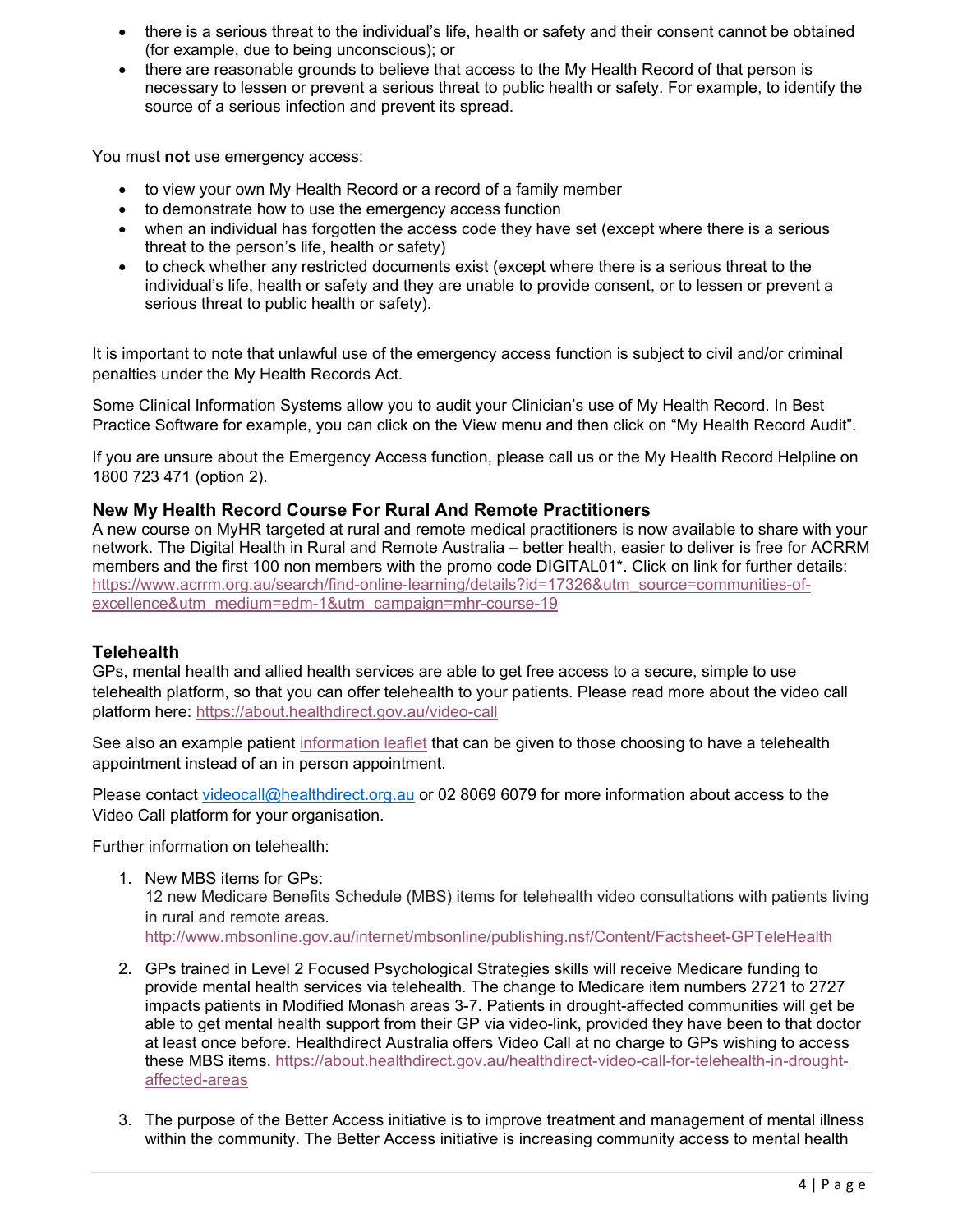professionals and team-based mental health care, with general practitioners encouraged to work more closely and collaboratively with psychiatrists, clinical psychologists, registered psychologists and appropriately trained social workers and occupational therapists. The Australian Government is improving mental health support for people who live in rural and regional Australia by investing in Better Access services via video conferencing:

https://www1.health.gov.au/internet/main/publishing.nsf/Content/mental-ba-telehealth

### **Medical Director Product Updates 1.8.3**

https://www.medicaldirector.com/support/product-updates

### **Immunisations**

### **SAVE THE DATE: Nurse Immunisation Conference**

- Orange on Wednesday  $6<sup>th</sup>$  May
- Dubbo on Thursday  $7<sup>th</sup>$  May

The conference is still in planning stage however WNSW PHN is pleased to confirm Presenters will include Associate Professor Nicholas Wood (NCIRS), Mareeka Gray (Senior Policy Analyst, Health Protection NSW), Susan Turcato (Manager Immunisation, PHU) and Rebecca Groen (RN Immunisation, PHU). Further information regarding this event will be emailed out soon.

### **Vaccine storage over summer:**

- Keep vaccine supplies to a minimum, you can order twice a month.
- Ensure your min/max thermometer and data logger are working correctly and activated contact Michelle Droulers for support with battery change and testing
- In case of power failure, it may be more beneficial to leave vaccines in the fridge, (cover door, door taped closed).
- Download data logger and store recordings each week. Cold chain resources: https://www.health.nsw.gov.au/immunisation/Pages/cold-chain-management.aspx
- Guidelines do recommend back up storage be available, however if vaccines are moved to an alternative facility, continuous data logging must be undertaken. Quarantine and call PHU
- Cold chain Management free online learning module (open for all Practice Staff): https://nswhealth.seertechsolutions.com.au/public\_content/HETICP/HETI/CCMWebv3/story\_html 5.html

### **Bushfires - Immunisation information**

Please refer to the NSW Health website for general health information regarding bushfires.

### **Information for parents and child care center's regarding enrolment**

Parents who have been evacuated and are unable to access their child's immunisation records, or who have been unable to get their child vaccinated, can enrol their child in child care and provide evidence of their immunisation status within 12 weeks of enrolment (see section 1.3 of the NSW Health Immunisation Enrolment Toolkit).

Parents can obtain a copy of their child's Immunisation History Statement from the Australian Immunisation Register by using either their Medicare online account through myGov or the Express Plus Medicare mobile app. Parents who are unable to access Medicare online may attend their local doctor and ask them to print a copy of their child's Immunisation History Statement.

### **Measles:**

https://www.health.nsw.gov.au/Infectious/measles/Pages/default.aspx

NCIRS has a comprehensive and easy to read guide *Measles vaccination catch-up guide for Australian immunisation providers* (copy attached) .

### **Who should be immunised?**